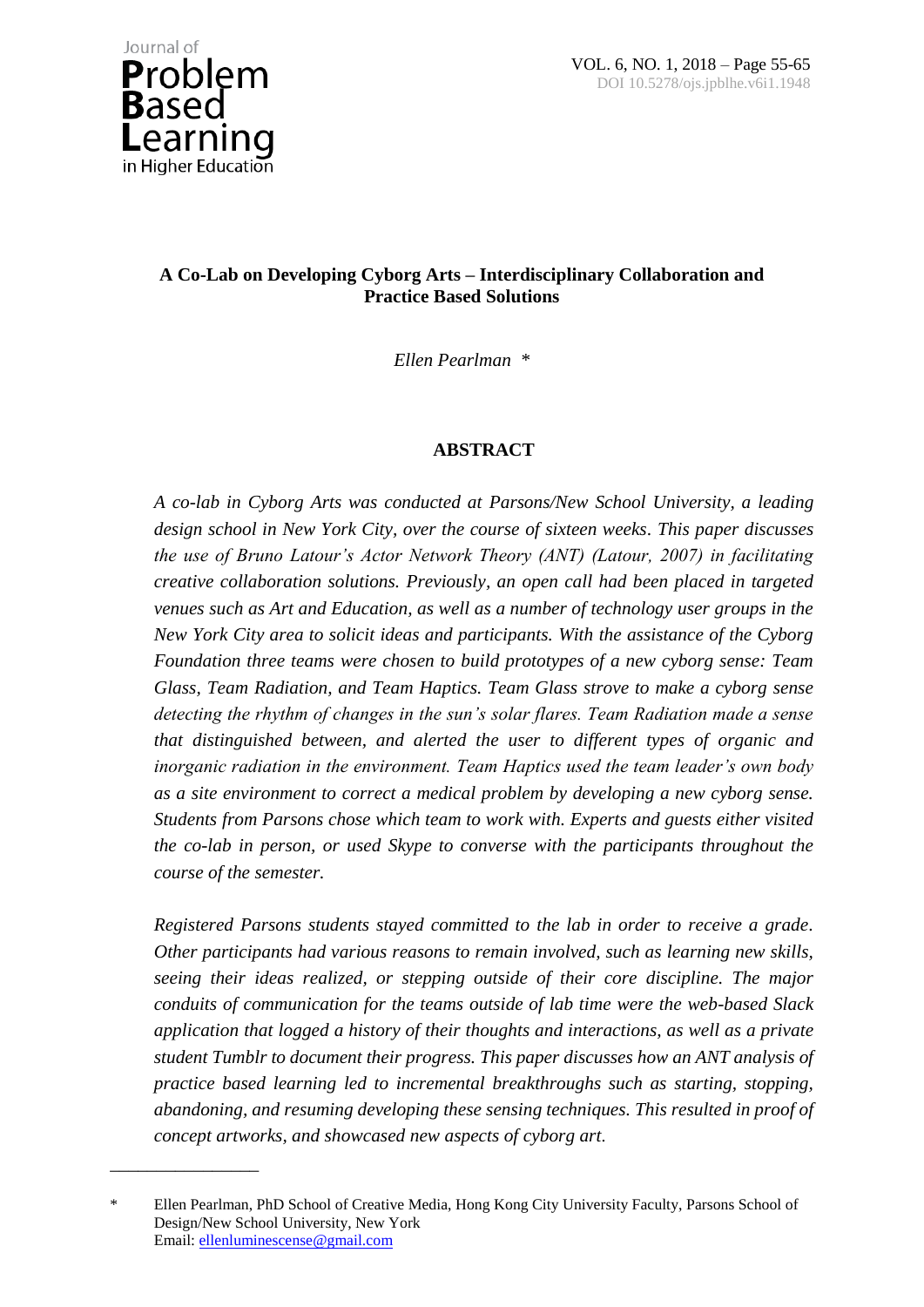**Key Words**: cyborg, cyborg arts, co-lab, cybernetics, practice based, actor network theory, creative group dynamics

#### **INTRODUCTION**

After consulting with the Cyborg Foundation consisting of living cyborgs Neil Harbisson and Moon Ribas, an open call was placed in a variety of media, art and technology sites for a "collaboration between artists, technologists, designers, engineers, makers, and/or scientists to create and develop technologies that expand human capabilities and perception" (Harbisson, Ribas, Pearlman, 2017). Posthuman scholar Katherine Hayles defines the cyborg as having "informational pathways connecting the organic body to its prosthetic extensions" (Hayles 1999, p. 2). The idea behind this call was that enhanced senses using various digitized parts would eventually be implanted inside the living tissue of the human animal, but not as part of the co-lab, where they would only exist as built proof of concepts. Harbisson, born color blind implanted a sensor into his skull that turned the colors he could not perceive into sounds, a process he currently uses in his creative output. Ribas has a chip implanted in her arm and both feet that senses earthquake data twenty-four hours a day. She uses that data to create live time choreography (Harbisson, Ribas, 2016).

More than seventy people responded to the open call, with three project ideas selected with the guidance of the Cyborg Foundation. Approximately twenty-five individuals with varying skill sets were chosen to work on the three teams. Each team was led by artists: Team Glass, Team Radiation, and Team Haptics. Team Glass, headed by glass artist Laurie focused on a sense to detect changes in the sun's solar flares using data obtained from NASA readings. Team Radiation, led by artist Arnold strove to develop a sense to detect organic and inorganic radiation. Inorganic radiation in this case refers to electromagnetic signals, and organic radiation meant something as simple as a sound wave, meaning a natural type of occurring radiation. Team Haptics, headed by Marcella, wanted to make a cyborg sense to coordinate her gait, which had been impeded by a medical condition. Students self-selected the team they would work with.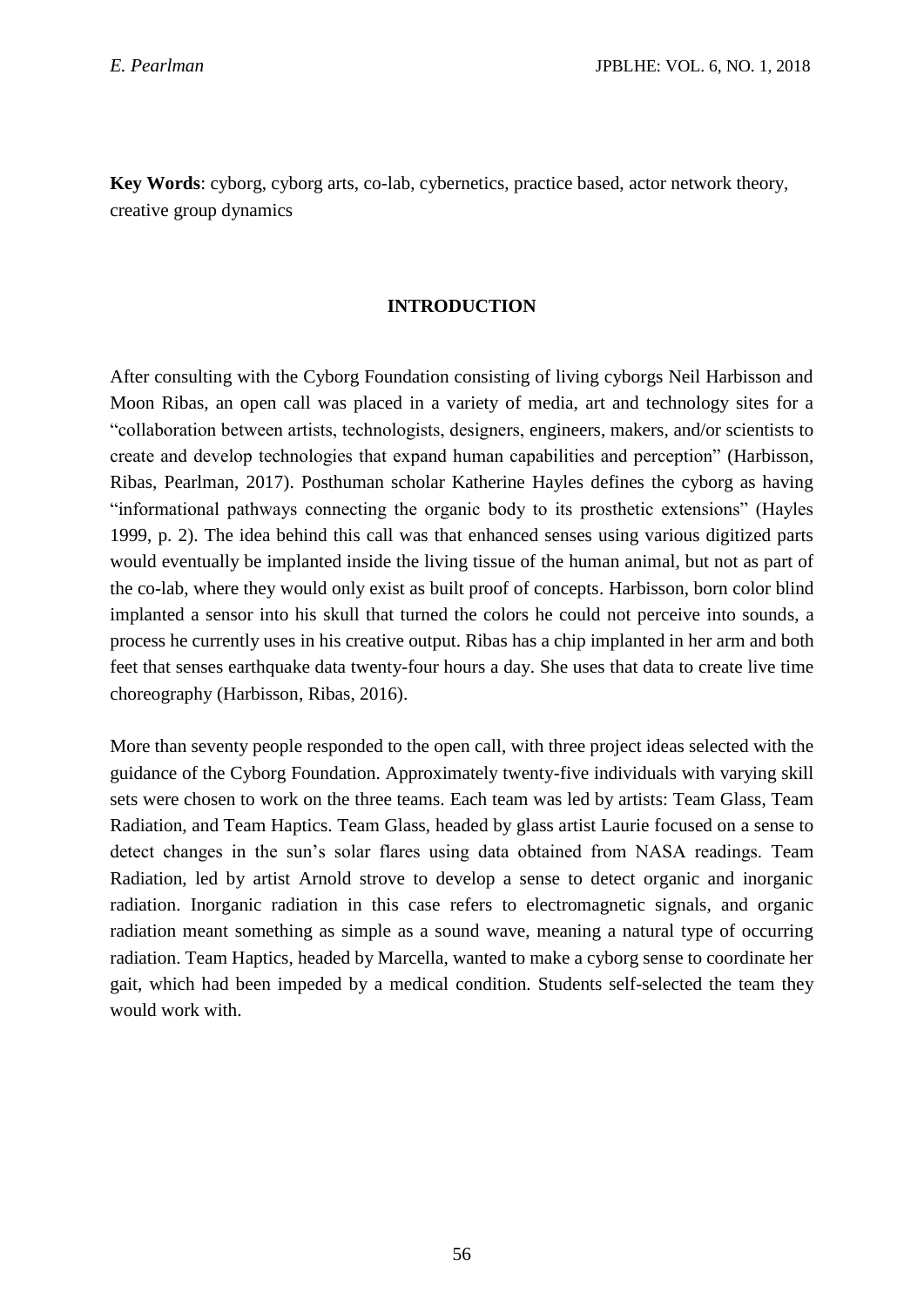## **CO-LAB IMPLEMENTATION**

The Parsons co-lab was a collaborative laboratory approximately sixteen weeks long that included external professional participants, and various invited guests within the confines of an academic setting. A co-lab differs from a workshop, which is usually a skills based short-term exploration of a particular set of tasks. The goal of this co-lab was to produce a tangible proof of concept art work that could theoretically be turned into a cyborg sense. This proof of concept was developed through transdisciplinary modes of knowledge production, thinking, and making. The selected team members, culled from the open call were comprised of programmers, research scientists, designers, artists, indy makers, creative business studios, and even non-profit executives. Students were treated as fully engaged apprentices in a transdisciplinary problem solving environment. They logged the progress of the class on a private Tumblr account, as well as posted their team's progress onto the co-lab's group Slack account. This posting allowed them to track and monitor their progress and research. The Slack also allowed me, as facilitator, to monitor group dynamics, progress and setbacks in terms of ANT analysis.

The students were assigned readings on the posthuman and cyborgs, and one reading about creative collaborations. Some students jumped right in and began contributing either their coding or design skills towards the creation of cyborg senses. Other students chose to study theoretical aspects of the topics they were learning about by researching and composing papers on the topic of the posthuman.

During the semester different guests participated via Skype, or in person. The Cyborg Foundation's Haribisson and Ribas Skyp'ed in from Barcelona, Spain to initiate the first class, and to view and comment on the team's projects for the last class. Other guests included scientific researchers, other cyborg artists, cyborg start up companies, body hacking conference organisers, and directors of maker spaces, all who lectured on their areas of expertise and gave the teams feedback.

The teams would present their project ideas to the guests with both sides exchanging viewpoints. The need for external guests, expecially in the beginning of the semester was important because the topic of living cyborgs was new to almost all of the students, and not deeply familiar to the professional participants. All members of the co-lab needed real world examples supplied by conversing with guest mentors. The students and other participants were not introduced to the theories of Bruno Latour's ANT, as ANT was used solely in my role as supervisor/facilitator to mediate the learning goals and monitor their development.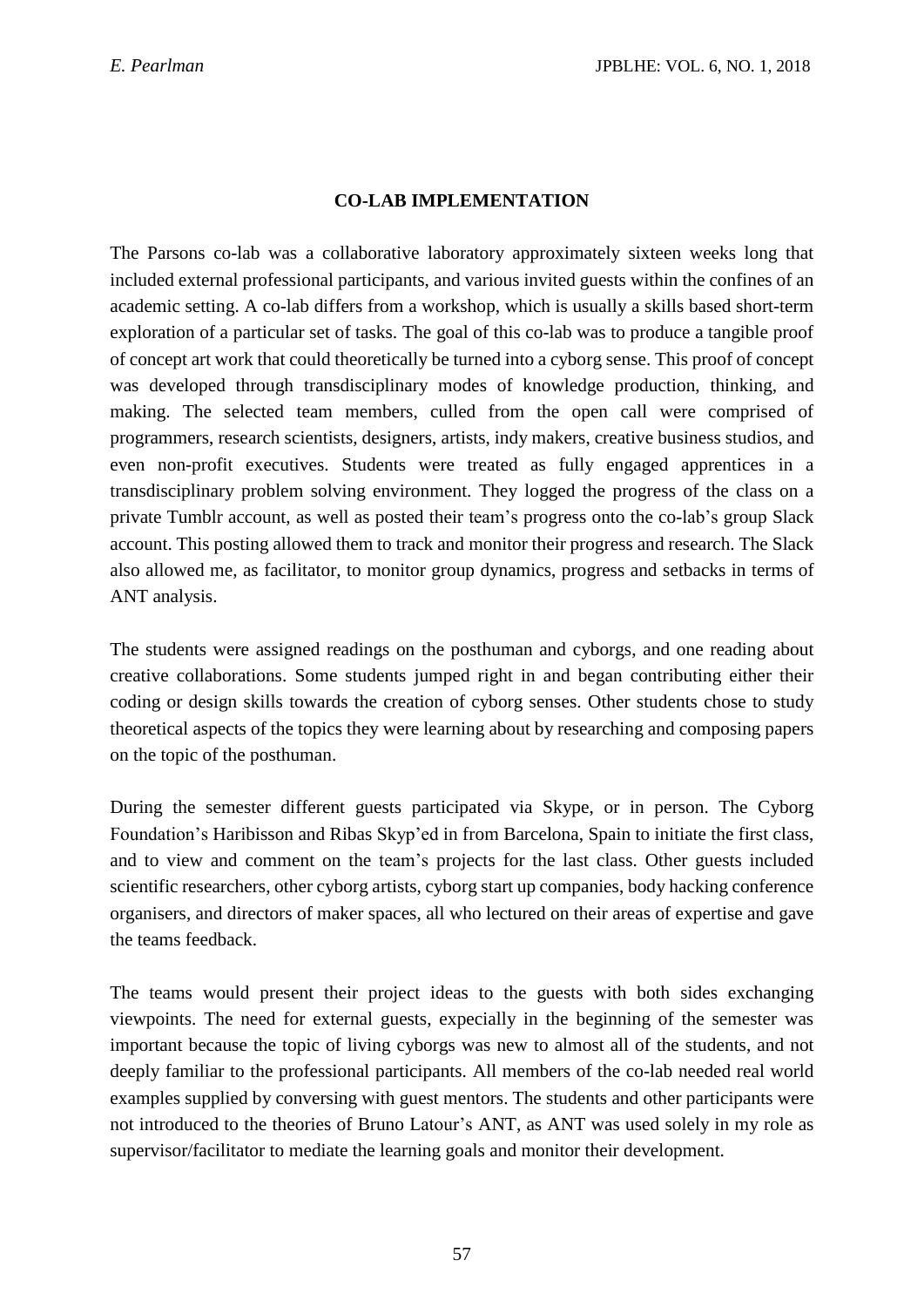#### **METHODOLOGIES -ANT AS PRACTICE-BASED RESEARCH AND LEARNING**

I employed Bruno Latour's Actor Network Theory. The actual working method includes examining both people and things. ANT became an invaluable methodology enabling myself as facilitator to deal with, and better understand the failure and crisis of multiple actors (human and non-human) in the network. ANT portrays both human and non-human elements as equal actors. It does this by employing a 'sociology of translation' with each 'actor' representing a vital link in the network, and the types of interchanges that occur between objects and individual subjects. A signal that was not processing information correctly, or computer code that was compiling with multiple errors was just as important as the communication between the two people that may have been trying to rectify the error. All components were actors in the network.

Latour concludes that in ANT it is better to trace connections or "associations" between controversies than explain the actual controversies themselves. ANT examines the problems being tackled, the actors involved, how to make other actors interested in the situation, have actors agree with their assigned roles, and make sure the delegated actors represent the situation correctly. If the actors are not in agreement, then the network under consideration ceases to function, or communicate. This type of breakdown happened a number of times during the sixteen-week co-lab. Latour states:

You have to follow the actors themselves, that is try to catch up with their often wild innovations in order to learn from them what the collective existence has become in their hands, which methods they have elaborated to make it fit together, and which accounts could best define the new associations that they have been forced to establish. (Latour, 2007, p.12)

He notes information technologies are equipped in such a technically sophisticated way that they allow us to trace the associations that were previously impossible to track.

ANT's methods revolve around a 'sociology of translation' that consists of four aspects for living and non-living actors and the situations they are involved in. It allows for the inevitable things that break and fail. Everything can be an actor (human and non-human) in a network, depending on how it is interpreted. For example, the participation of a key 'actor' (person) or their non-participation can lead to a host of new decisions and directions to take. Likewise the functioning, or non-functioning of a key non-human actor (a piece of equipment) can lead to other new decisions and directions. Each change or disruption must be dealt with either on the spot, or at a later date depending on its urgency.

English professor Bruce Clarke says Latour follows the circulation of "quasi-objects" that "name the objecthood of subjects (such as human persons) and the subjecthood of objects "such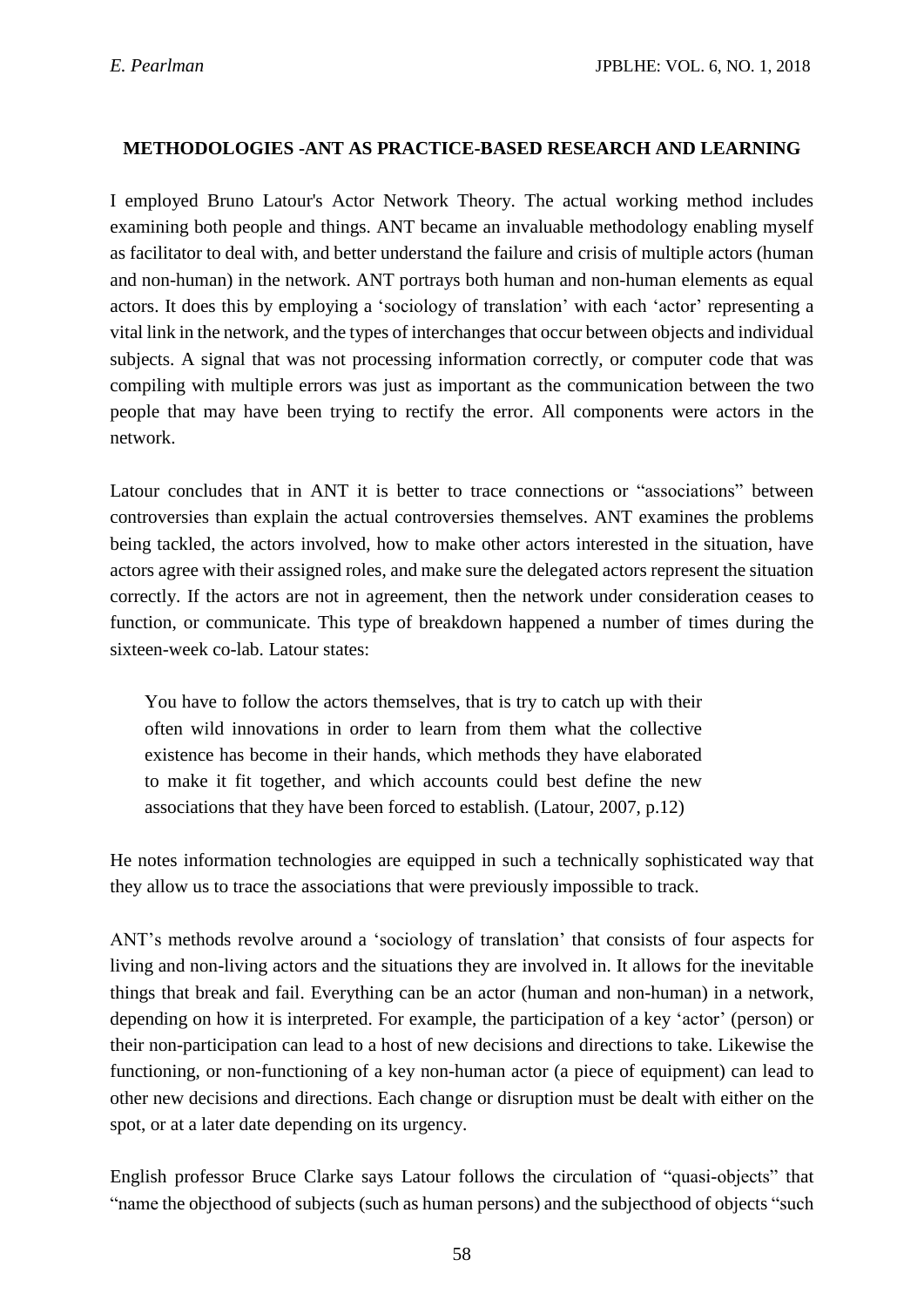as machines and on-human organisms" (Clarke, 2008, p. 44). He says, "Latour comes to see that this more refined ontological and procedural mode of translation as one of the two poles of modern practice" (p. 49). Latour admits many of his concepts and methodologies are ethnographic in nature, and derive from the "sociology of science and technology" (Cressman, 2009), and that the central tenants of ANT come from a "sociology of translation".

ANT is comprised of four aspects. The first looks at the problem being tackled, and which actors are involved. According to Latour, the lead actors position themselves to become indispensable. The second aspect is to make other actors interested in the situation. The third aspect is having actors agree with their assigned roles. The fourth aspect makes sure the delegated actors represent the situation correctly.

Latour's use of the word 'actor' is extremely complex and loquacious. He says, "An 'actor' in the hyphenated expression actor-network is not the source of an action but the moving target of a vast array of entities swarming toward it…Action is borrowed, distributed, suggested, influenced, dominated, betrayed, translated" (p. 46). I understand the use of the word 'actor' as any person or thing involved in an exchange, or chain of events that relates to a situation in the past, present or future that affects the outcome of that situation.

ANT clearly recognizes that works employing complex technologies are bound to stall, fail, and fall apart. This methodology also covers relationships between things (equipment, cameras, computers, cable connections), and transient, dissolving and re-forming relationships between "actors" (humans) and things. It allows for adversarial relations, since conflicts arise between human agents, or software and hardware components, or combinations therein.

Within this context any actor serves as an amalgamation of all the parts in a specific situation communicating with one another. This is referred to as punctualization. Punctualization can also be thought of as 'encapsulation' a process of enclosing bits of software programming code in 'capsules' that forms the basis of object-oriented programming. If the network breaks down, then the punctualization or communication breaks down, and the capsulation is broken open. This is referred to as depunctualization. Cressman refers to punctualization as " the process by which complex actor-networks are black boxed and linked with other networks to create larger actor-networks" (p. 5). Depunctualization would be its opposite, where networks de-link from larger actor-networks. Interactions between specific actors are referred to as "tokens" or "quasiobjects" in a network. Tokens are created when networks connect, or experience punctualization. They can be thought of as tiny little objects existing for a brief moment in time. Creating tokens that are continually used strengthens the network. Tokens that do not perform transmission, either between objects, people, or objects and people, through either breakdown, conflict, or even boredom can cause full network breakdown. When an actor does not transmit the token, punctualization and reification decrease accordingly.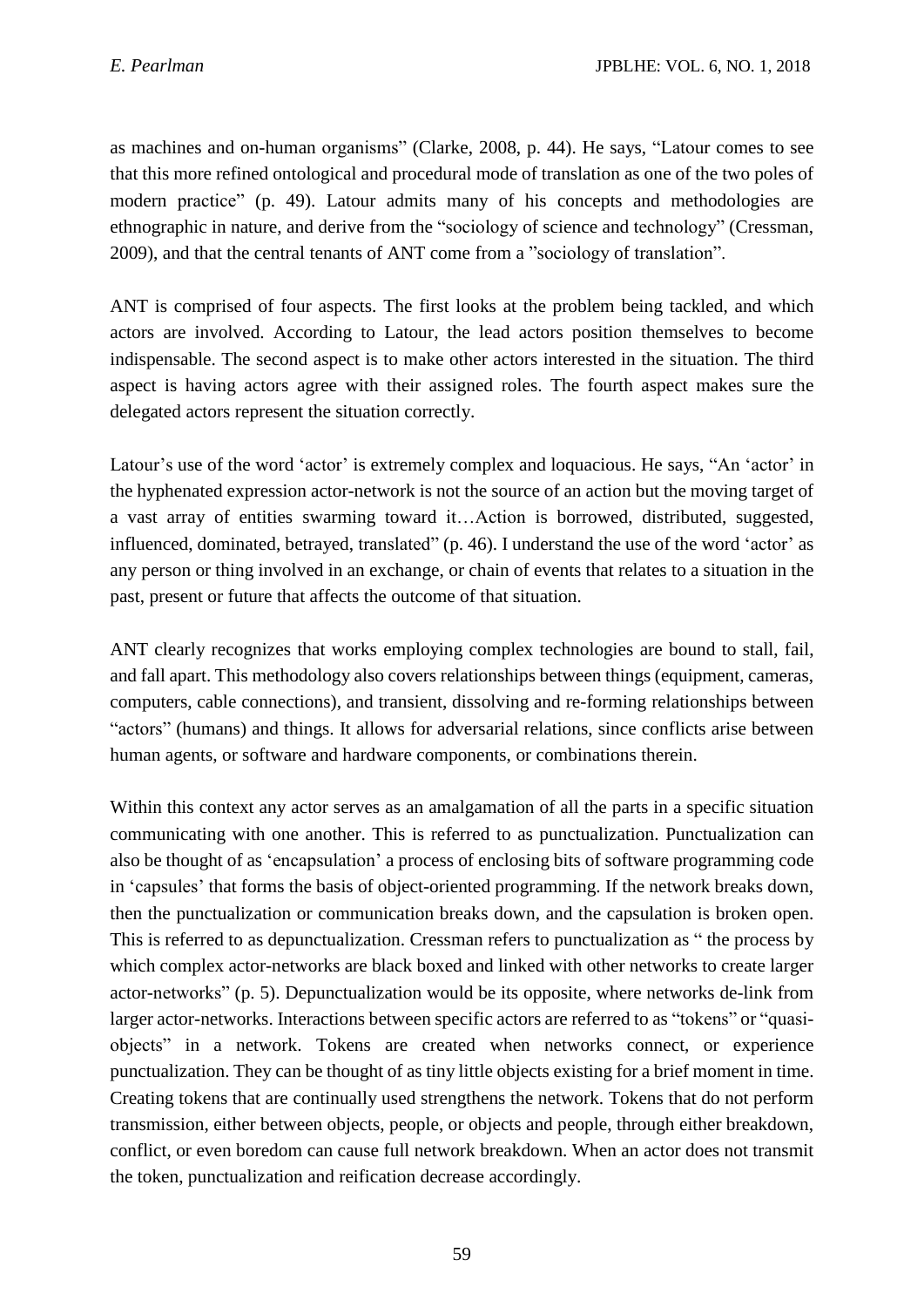One of the difficulties of articulation in ANT is that everything can be viewed as either an actor, or as part of the network. It all depends on the perspective, or framing of the environment as to which label is applied at what time. In a physical network one computer can be one node alone by itself, or part of a multi-node system – depending on how one focuses on it. This analysis is definitive in working with both human and non-human 'actors', meaning components of the technology the co-lab teams worked within the context of their larger networks.

#### **IMPLEMENTATION**

Team Glass was unclear about how to actually implement their cyborg sense of interpreting solar flares. The team leader Laurie considered all suggestions from all team members. She decided all ideas were equally importance, which led to the team unable to make a decision, as all decisions were treated the same. Therefore, no one decision was acted upon. Team Radiation had a dominating team leader Arnold, who shut down other points of view. This led participants to withdraw, which led to a similar result in that no one decision was acted upon. The other team members resented his dominance, and refused to contribute anything further. Though the two team's styles were completely different (indecision vs. dominance), their outcome was similar in that both teams could not come to an informed decision to progress to the next step. Team Haptics had the most effective style of decision making brought about by team leader Marcella. Though she considered other's suggestions and talked through their approaches with them, she was able to make the final decision, albeit with everyone's consent.

The most effective way to have everyone in Team Glass come to a consensus and move to the next step was to sit with them during class and discuss their ideas as a group. After one particular rough patch of listening to all their concerns and difficulties about finding a solution to creating a solar flare sense, I analyzed the situation using ANT methodology. I saw that they had no 'actor' in that they had nothing supplying raw information for their project's goal. I suggested they consult NASA's on-line database of solar flare data to anchor their concepts in something tangible and known. A team member then came up with a programming solution to connect the raw data from the NASA space station to a piece of actual hardware. The data, though programming code, triggered a small light to turn on each time it reached a certain numeric threshold. Though it seemed like a small breakthrough, it completed the ANT network comprised of people and non-human 'actors'. In this case the 'actor' turned out to be raw data that linked to programming code. Once the team saw actual progress in their project, they gained confidence in agreeing on a next step. They were now 'punctualizing' and passing 'tokens' between one another, and within the overall existing network. The next step consisted of finding the correct grade of silicon to make a synthetic skin that would encase LED lights. This skin would eventually be placed on the body.

Sitting with Team Radiation during class was not as effective. They required delicate intervention on a one-to-one basis, either right before, or right after class, or through email, and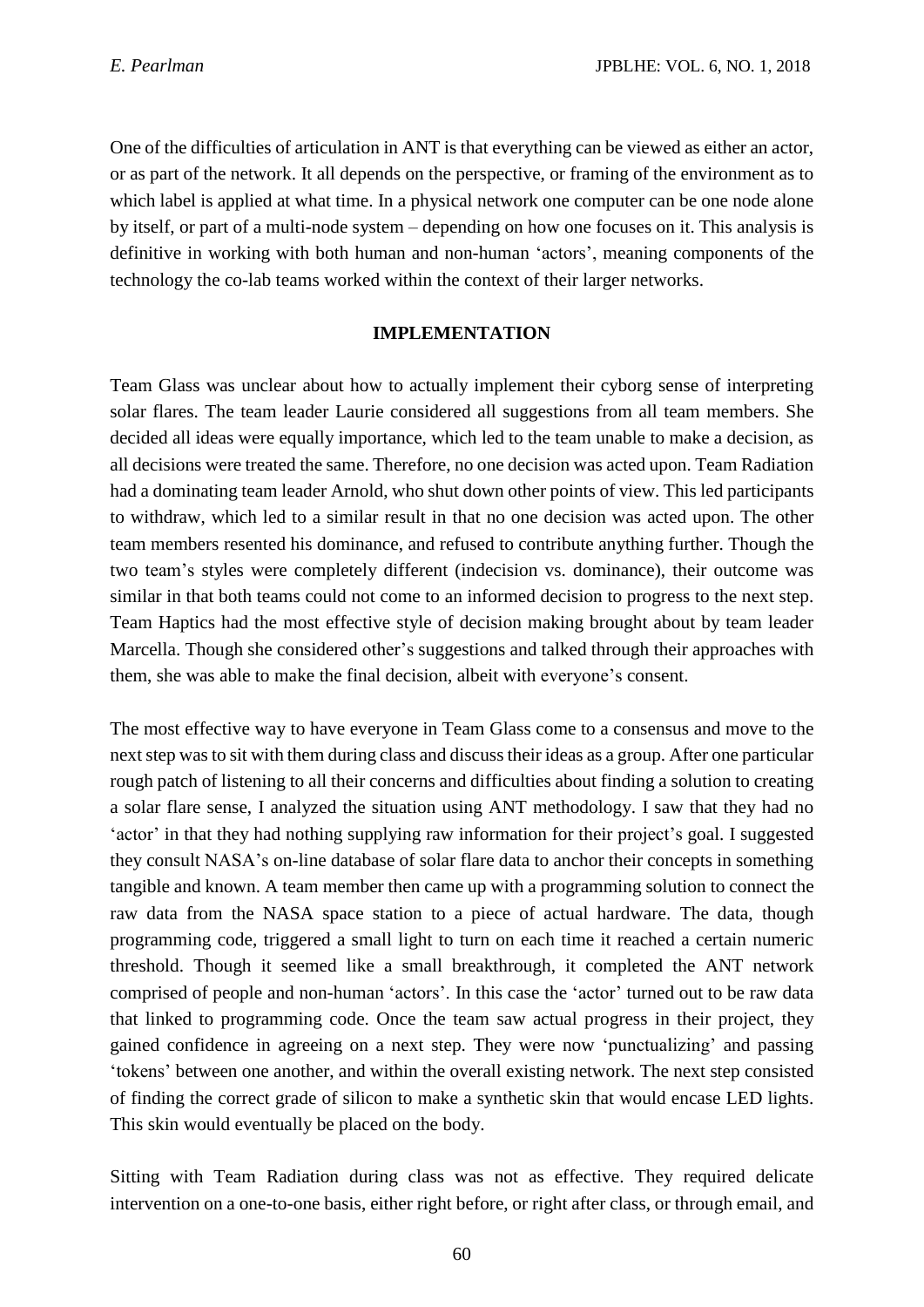only in private. Team leader Arnold deliberately spoke in more technical terms than the rest of his team in order to both confuse and dominate them. He viewed it as an affront to his abilities and competence if he were directly questioned in front of others. Only one other team member was technically knowledgeable enough to even challenge him, which led to a very public stalemate between the two. When this stalemate happened 'tokens' or messages between actors ceased. What was necessary was to have all actors exchanging tokens, or units of information in order to drive the creative process forward. I sent individualized, personal emails to the two clashing members, and then spoke to one of them privately before class. I suggested he reconsider his perspective. This ultimately led to the reintroduction of tokens, or the exchange of information.

Witnessing these real life experiences bewildered the Parsons students on each team. They needed assurance that the lab was not running itself into the ground, and that these types of disturbances were a natural and disruptive process of creative inquiry. The students were also grappling with readings on the posthuman, experiencing authentic encounters with real cyborgs, as well as coming to grips with the newness of robust team interaction where their input mattered just as much as any seasoned professional. At the conclusion of every session each of the team leaders stood up summarizing and reporting to the other two teams what their progress and setbacks had been for that particular week. This showed each team that the other teams were experiencing similar trajectories, meaning breakthroughs and obstacles within their progress. For example, Team Glass may have understood that day what circuits to use, but their software coding did not work. Team Radiation may have connected two different pieces of hardware together, but the output was not clear, and there was no way to interpret their data. Team Haptics may have been unable to coordinate their four accelerometers, but they were all in agreement about the difficulty. When each team listened to the other teams experiences, this became part of their ability to see ANT in action, though the term was never discussed. It was not discussed because it would have shifted the focus from a hands-on, practice based lab to a theory-based discussion of methodology of collaboration.

With Team Haptics the team leader used her own body as the site for experimentation. Due to a medical condition her gait had a delay between her intention to walk, and her actual leg movements. The idea was to build a portable motion capture detection system placed on her body that would alert her though either a slight haptic pressure, or audible sound that she needed to change or modify her gait.

An ANT analysis of the situation revealed a functional dynamic between all the participants with a constant flow of 'tokens'. The team leader's body was the main 'actor'. That body was not communicating correctly with all its sub actants. It was not 'punctualizing' with its various parts. The solution was to color code specific points on her body as nodes of different colored light, then film them in order to assess her actual gait, and this strategy re-introduced punctualization between her body parts. It was accomplished by using portable accelerometers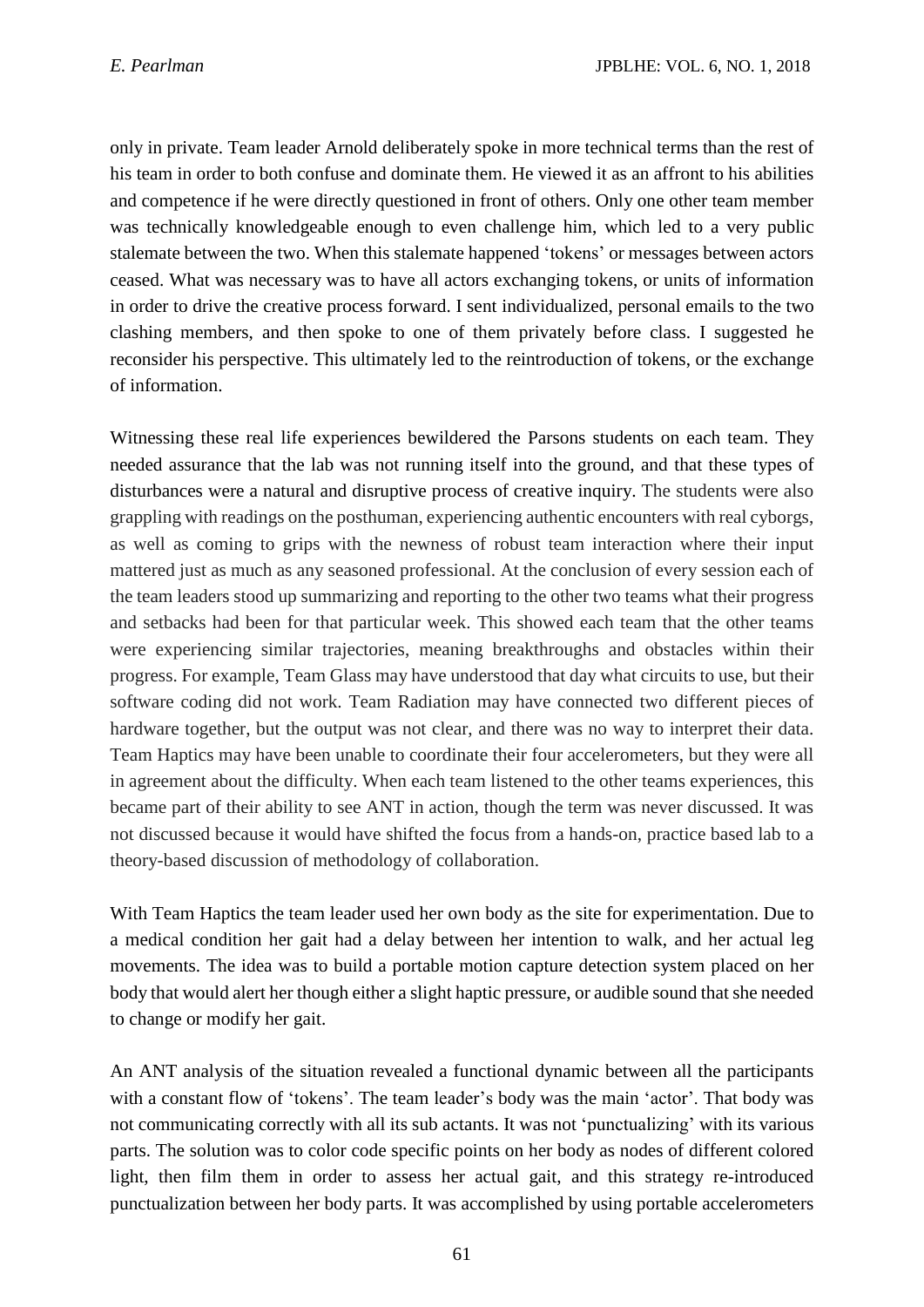that interpreted the numeric of "X "(length), "Y" (height), and "Z" (depth) coordinates. The team would then mathematically create a responsive software formula to read the X, Y, or Z body coordinates over time. This data served as the basis for re-punctualizing the coordinates of a depunctualized 'actor's body.

### **ANT METHODOLOGY AND ARTS PRACTICE AS PRACTICE BASED LEARNING**

How can one define and defend arts practice as research and learning without a results-oriented investigative methodology that is quantitative or qualitative? Linda Candy, a professor of creativity and cognition research states this tension arises because of the need for professional practices to be defined in a way that is commonly agreed (Candy, 2011). This commonality takes place within the confines of the research university, as opposed to other locations and institutions. The research needs to conform to those norms in order to be validated and certified as having worth, and contribute towards the production of knowledge.

Arts professor Stephen Scrivener (2004) defines research as "an original investigation undertaken in order to gain knowledge and understanding." However, art making does not just contribute 'original knowledge' in the form of the end product art object (p.1). It is the entire process, and the knowledge gained during the process that contributes towards the making of original art in a practice based setting that spurs innovation. Scrivener argues linguistic statements or propositions are more valued inside academia as contributing something of substance rather than art objects or creative works in and of themselves. The works produced by artists, such as speculative cyborg senses do not always contain 'arguments', the pillar of academic discourse. Because of that arts practice, even using methodologies like ANT, has been viewed with varying degrees of suspicion.

Curatorial and interaction design professor Lizzie Muller (2012) argues that the artist/practitioner creates new knowledge while engaging in 'real situations' instead of solely setting up situations to create new knowledge. There is no hypothesis to disprove in these events, just an experimental path to engage with, as was the case with Teams Glass, Radiation and Haptics. The practitioner's role becomes that of someone adopting a 'stance towards enquiry'. New tools of enquiry must be chosen from a range of practices that involve art, design, science, engineering, psychology, and critical theory to make these types of inventive explorations within practice based scenarios. It is under these circumstances the artist is working with a hybrid or a "transdisciplinary" mode of inquiry. The work of Robin Nelson, Director of Research at University of London Central School of Speech and Drama has models of 'knowing' that more realistically resemble the environment of today's interdisciplinary and transdisciplinary practices (Nelson, 2014). Nelson's models also align more closely with Latour's ANT methodology, in that the 'know what works' can incorporate both the working, and non-working actors in a network.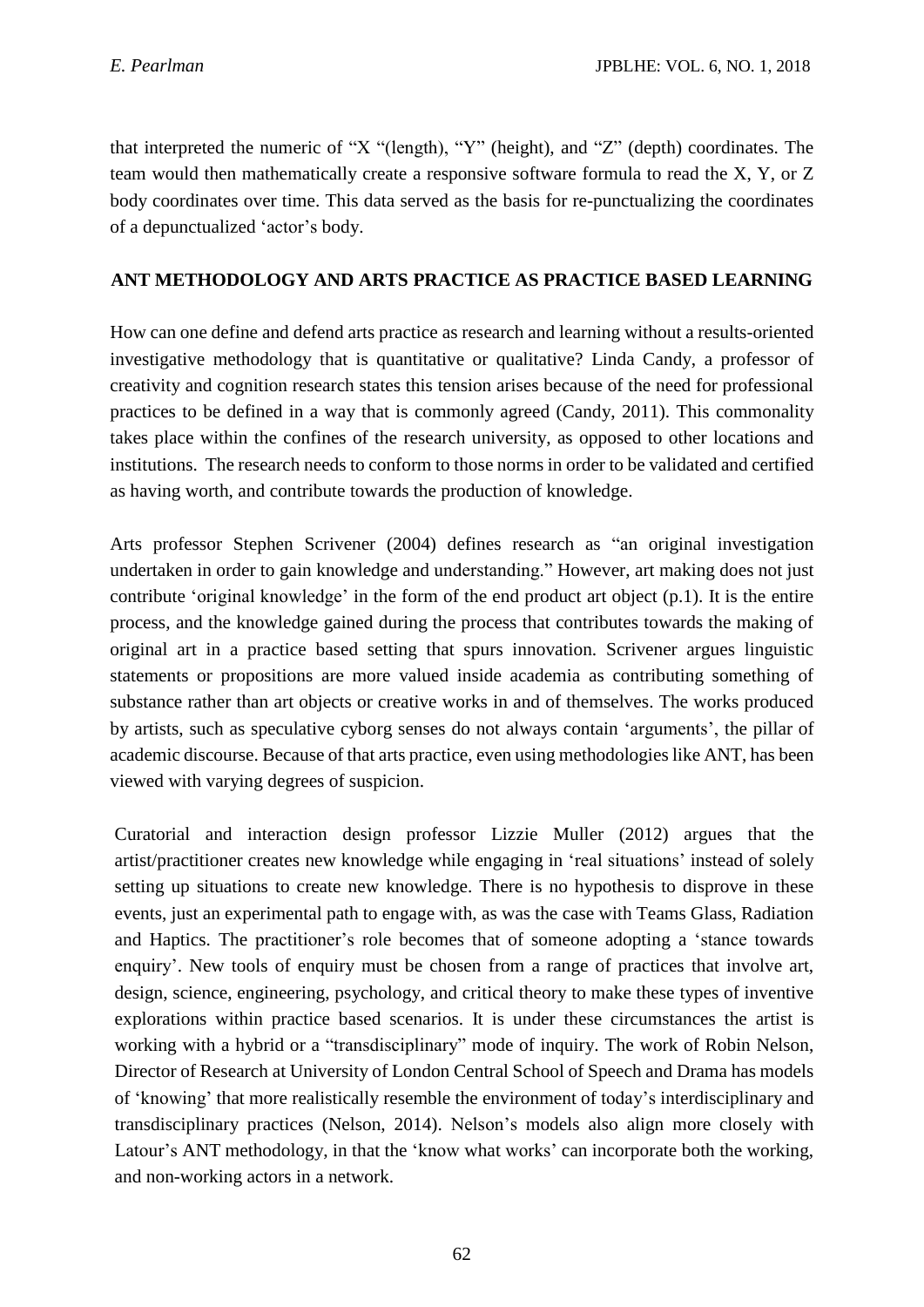Creative practice does not usually begin with a problem. It begins with, according to MIT professor of community development Cesar McDowell, an odd or 'messy' situation (McDowell, 2007). How to figure out what the problem is within any disorganized situation uses a process of framing. The origins of the idea of framing arise with John Dewey's notion of the 'Problematic Situation'. McDowell explains it begins with a 'vague image of a reality' that is identified from a surfeit of the complexity. These identified parts or features are coherently organized in such a way that the problem can be defined. The goal is to drive the thrust of the transformation of the situation by using the elements derived from the information in the frame. Understanding the framing and applying ANT analysis to its outcome was a driving force behind the co-lab.

Framing looks at how the issue or problem is named, organized, and described. Rhetorical frames can be compared to espoused theories, or what an individual or group thinks they know through speech and writing. This became evident in the Team's Slack postings, and in the student's Tumblr. Action frames can be thought of as theories-in-use (op. cit.) in live time response to difficult or perplexing situations. This would occur during class time during the building of the cyborg senses. Rhetorical frames can debate with other rhetorical frames of meaning, convincing others that a specific conceptual frame is correct. The conceptual or rhetorical frame that wins this kind of debate does so by exposing the weakness of the other frame, while making sure at the same time to cloak its own inherent logical weakness. Radiation team leader Arnold was especially skilled at this approach. Action frames occur during process, time based moments. They are often non-verbal and require action tasks, or motion based changes in behavior that affect instant changes. They may or may not incorporate the knowledge of a rhetorical based frame, or they can derivate and create something new. This would occur most frequently with Marcella's Team Haptics, which experienced the least amount of personal friction. The two types of frames can work together, or separately. They are not dependent upon one another, though they can rely upon one another according to circumstances. Connecting the frames through ANT analysis became a methodological solution to moments of inaction, miscommunication and system failure.

McDowell also notes that identifying assumptions, which are part of action framing, is difficult. That is because tacit thinking is an assumption, or an underlying action frame. Once it is made obvious it usually turns into a concept or rhetorical frame. Values are the way we decide something, making a judgment if it is appropriate or inappropriate. McDowell says when we frame a situation live time we do so as an action frame, and apply tacit values. The reason it is so hard to find out what an assumption is because it "is a kind of reverse engineering that disturbs our belief" (op. cit.). It also takes a lot more time to reverse engineer a tacit assumption, instead of a more obvious and stated rhetorical frame. This working with assumptions that turned into concepts stood out the most in Team Radiation. Working in dynamic, evolving group situations can bring conflicts between disparate framing modalities, or can enhance these modalities. It depends upon the 'actors' within the framework. Practice based learning in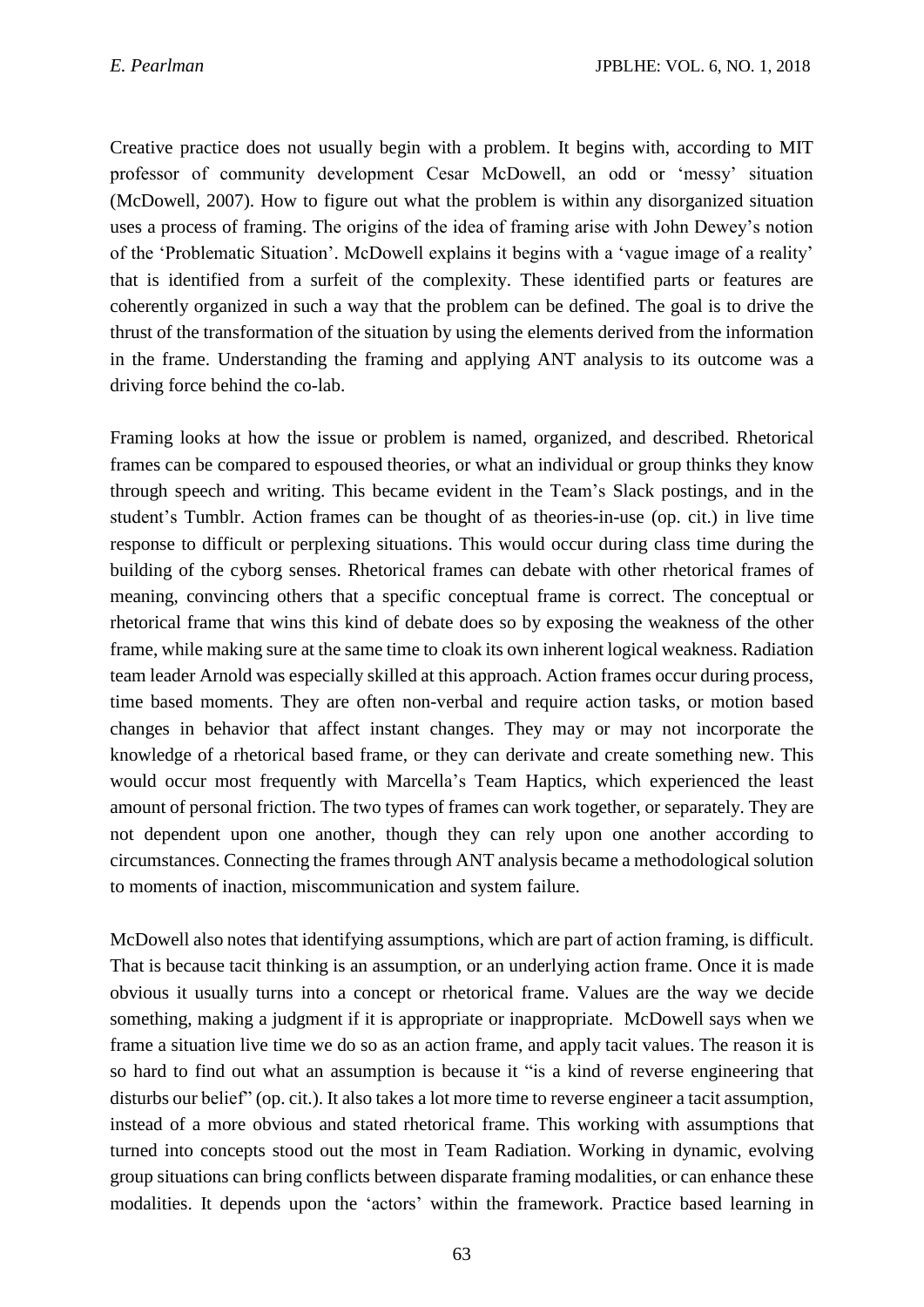conjunction with ANT methodology involves identifying which actors are not passing tokens, how the network is de-punctualized, and if it is possible how to restart modes of communication between points in the network.

### **CONCLUSION**

There were approximately 40 team members and students, as well as various guests for a sixteen-week co-lab developing cyborg art at Parsons School of Design in New York City. Three cyborg senses were created as functional proof of concepts. Using the methodologies of Bruno Latour's ANT, team members collaborated in a practice based learning environment. ANT identifies an 'actor' within the network as either a person or a thing. This dynamically evolving designation evolved as the main 'actor' of each team shifted during the weekly meetings. The 'actor' could be the team leader, or the 'actor' could be the programming code. The next week the 'actor' could be the hardware. The following week it could be any of those three designations, or even more than one of them.

The 'actor' was examined to see how it communicated (punctualized), or did not communicate (depunctualized) within the confines of the network, including what kind of 'tokens' were, or were not passed. Structuring framing modes based in ANT analysis allowed various solutions to emerge. It required a skilled assessment of group dynamics with non-didactic interventions to keep all the 'actors' in the network fully engaged. As a methodology for a practice based learning environment in an art and design co-lab, ANT implemented practical solutions within a dynamic matrix of professionals, students, and evolving technologies.

#### **References**

- Candy, L., Edmonds, E. (2011). *Interacting: art, research and the creative practitioner*. Oxfordshire: Libris Publishing.
- Clarke, B. (2008). *Posthuman Metamorphosis: Narrative and Systems*. New York: Fordham University Press.
- Cressman, D. (2009). *A Brief Overview of Actor-Network Theory: Punctualization, Heterogeneous Engineering & Translation*. *ACT Lab/Centre for Policy Research on Science & Technology (CPROST)*. Vancouver. Retrieved August 8, 2016, from, <http://summit.sfu.ca/item/13593>
- Haribisson, N., Ribas, M., Pearlman, E. (2017). *Cyborg Futures*. Retrieved August 8, 2017, from,<http://www.cyborgfutures.com/>